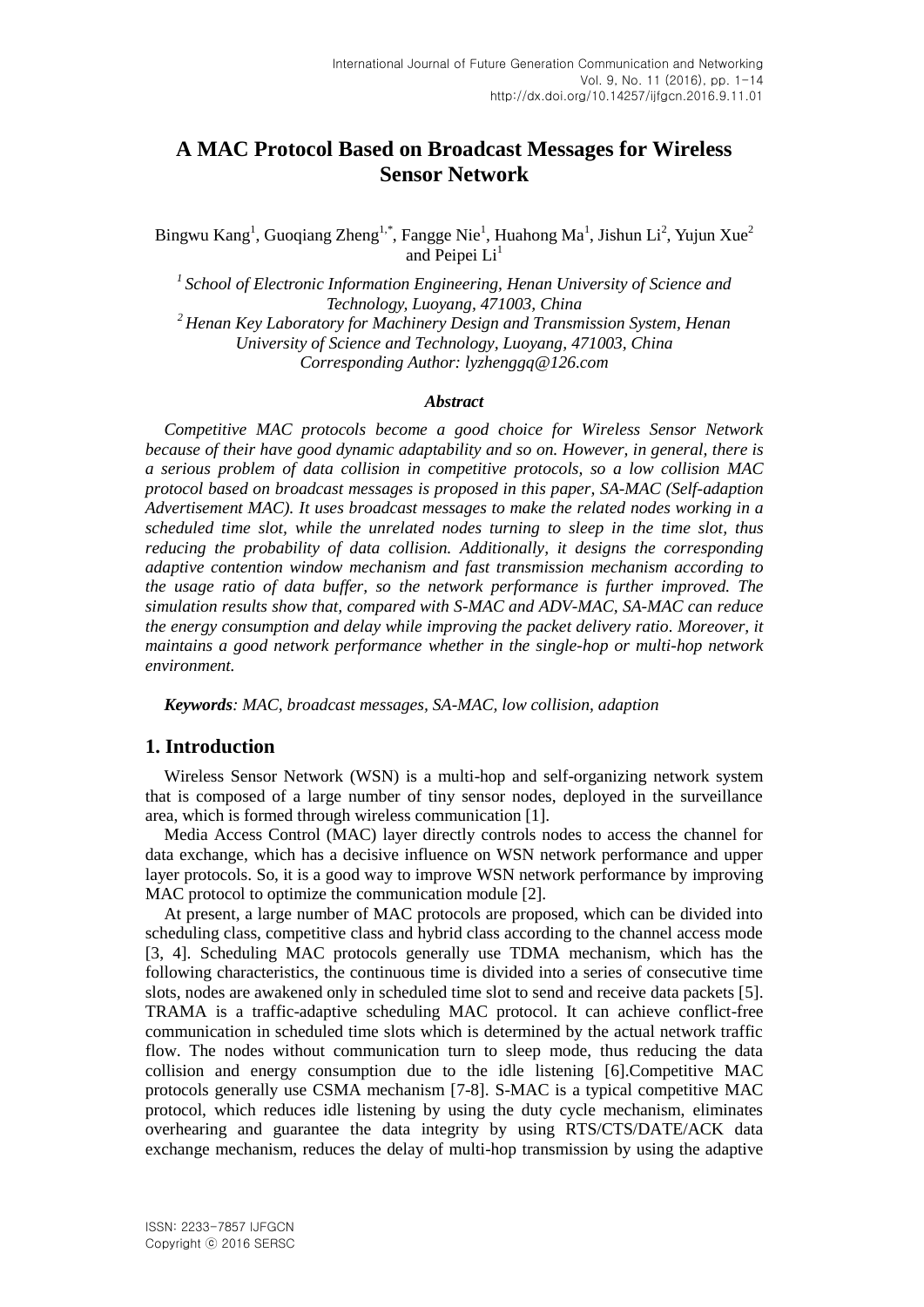listening [9-10]. Hybrid MAC protocols are usually combined with different channel access methods for the MAC protocol. The typical representatives include Z-MAC and I-MAC which use CSMA/TDMA mechanism [11-12], SMACS/EAR protocol which uses TDMA/FDMA mechanism [13].

Competitive MAC protocols are a better choice for WSN than others because of their good scalability, simple operation and low network cost. However, they have a serious problem of data collision due to the existence of hidden nodes, which seriously affects network performance.

On the basis of S-MAC, we propose a new competitive MAC protocol which is based on broadcast messages, SA-MAC (Self-adaption Advertisement MAC). The main objective is to reduce probability of data collision and idle listening time without compromising network performance. The senders use broadcast messages to make unrelated nodes turn to sleep, while the sender and the corresponding receiver are awakened in the scheduled time slot for data exchange [14]. SA-MAC is similar to ADV-MAC which is proposed by S. Ray *et al*. [15-16]. However, SA-MAC has essentially different with ADV-MAC, which use broadcast messages to make unrelated nodes turning to sleep during network data exchange, while the related nodes still need to bear an intense channel competition.

# **2. SA-MAC Design Overview**

SA-MAC is a MAC protocol with periodic wake mechanism. Similar to S-MAC, the virtual cluster is firstly formed by the exchange of the synchronous frame as shown in Figure 1. Some nodes are in the boundary region of different virtual clusters, which are defined as edge node. Such nodes need to consume more energy as a bridge between different virtual clusters. Therefore, we rule that such nodes do not implement data-aware task.

After the network initialization is completed, nodes enter into the periodic work phase, which includes synchronization phase, broadcast phase and data phase, as shown in Figure 2.



## **Figure 1. The Virtual Clusters Figure 2. The Periodic Work**

The time length of the synchronization phase is  $T<sub>S</sub>$ , and its setting is similar to S-MAC. All nodes need to broadcast their own scheduling information regularly.

The total number of time slots is *m*, which the value is pre-setted by the protocol according to the service types and density of network nodes. The time length of the broadcast phase is *TA*, which is determined by *m*. SA-MAC numbers the time slots from the beginning of one, and the time slot number ranges between [1,*m*].

The senders complete the slot reservation in this phase by using the broadcast messages, which include the address of the receiver and the selected time slot number. Considering the network light load, nodes in the network will appear the phenomenon of continuous idle listening. So, we define a threshold *Thadv*, which is the maximum the time length during sending broadcast messages. In the case of the network light load, the time length of idle listening of the nodes without data packets sending task is only *Thadv*.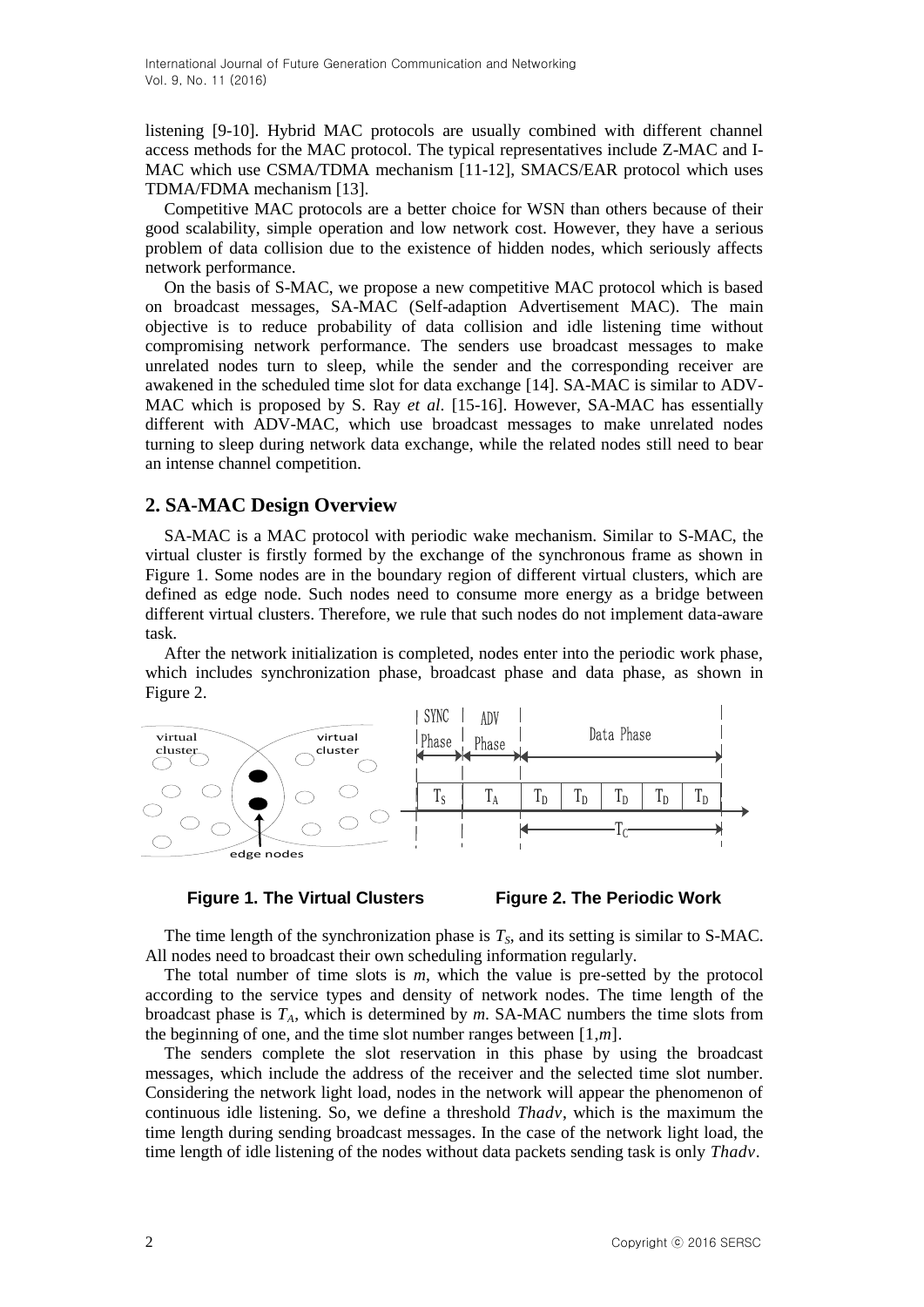The data phase is divided into a series of same length of time slots  $T<sub>D</sub>$ , which is the longest time of nodes from the channel competition to a successfully complete RTS/CTS/DATE/ACK data exchange in the ideal condition, which is considered no data collision and the channel is good.

The time length  $T_c$  of data phase is equal to  $m^*T_D$ . The nodes need to exchange data will be awaken in the scheduled time slot to complete data exchange.

The nodes use no acknowledgment mechanism to schedule time slot in the broadcast phase. So the protocol sets RTS waiting time *Thdata*, which is the maximum time of a node from the channel competition to send RTS in the ideal condition and sets CTS waiting time *TWC*, which is the time of nodes sending CTS in the ideal condition. If it appears the fading channel or data collision, the idle listening time of receivers is only *Thdata*, and the senders' time is only *TWC* after having sent RTS.

SA-MAC mainly includes two phases, broadcast phase and data phase. The following part will describe the implementation process of both the two phases respectively.

#### **2.1. Broadcast Phase**

SA-MAC rules that the channel reservation for nodes is only in the broadcast phase of each period, as long as there are nodes required to send the data can launch the channel reservation.

Considering that applications for WSN usually are uncertain, so we design a corresponding time slot selection algorithm. Its pseudo-code is shown in algorithm 1. All nodes maintain a random number generator, including three variables, the maximum time slot number *NBmax* which is equal to m, the minimum time slot number *NBmin* which is equal to 1 and the current maximum time slot number *NBcur*. The senders will generate a random number *NB*, a randomly selected time slot number, which value ranges between [*NBmin*,*NBcur*], then compete channel to send broadcast messages. After current data exchange is completed, the nodes judge the communication result. If the data packet transmission failed, then *NBcur* is equal to *NBcur*+1, otherwise *NBcur* is equal to *NBcur*-1, the value of *NBcur* must range between [*NBmin*,*NBmax*].

#### **Algorithm 1. Time Slot Selection Algorithm**

| Step1: $NBcur = [NBmax/2]$ (interger)                   |
|---------------------------------------------------------|
| Step2: Need Send Data                                   |
| Step3: NB=rand (NBmin, NBcur)                           |
| Step4: Observe The Situation Of Every Data Transmission |
| Step5: If Data Success                                  |
| Step6: NBcur=NBcur-1                                    |
| Step7: If Data Fail                                     |
| Step8: $NBcur = NBcurr + 1$                             |

The senders contend channel to send broadcast messages, because the different nodes have the different network load, therefore the priority for nodes to access channel should be different. For CSMA/CA mechanism, the probability of nodes access channel is mainly affected by the size of the contention window (CW). SA-MAC uses the node"s data buffer (data queue) to dynamically adjust the size of CW in real-time, so as to achieve the fairness of the nodes access channel.

The pseudo-code of CW adaptation algorithm is shown in algorithm 2, wherein *BST* is a data buffer threshold which is decided by the network bandwidth and the capacity of data buffer. *BS* is the usage of current data buffer, *CWcur* is the CW current value, *CWmax* is the maximum CW value, and *CWmin* is the minimum CW value. When nodes need to contend channel, the nodes use the formula *CWcur*=[*CWmax*(1-(*BS/BST*))]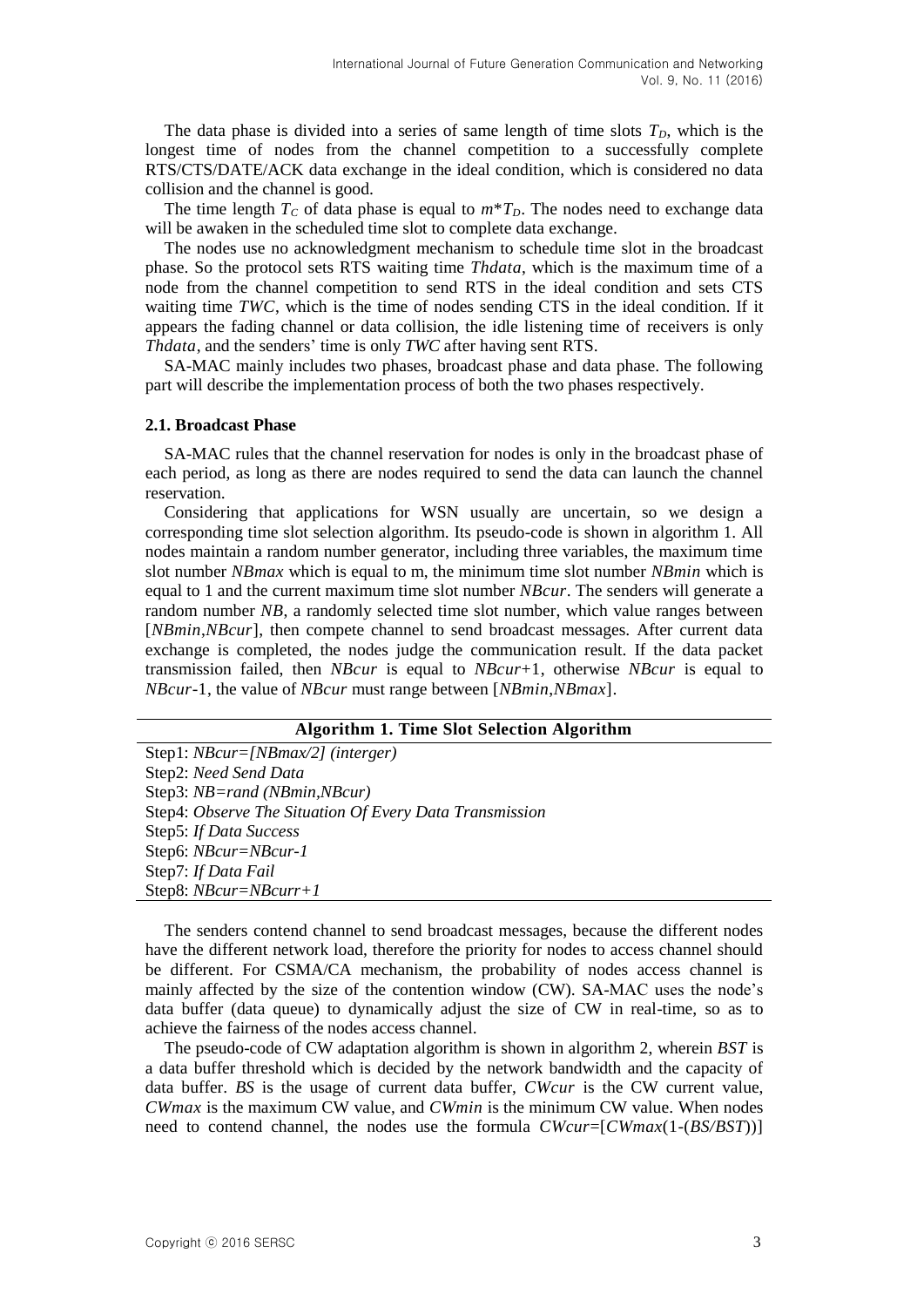(interger) to adjust the size of *CWcur* in real-time, the value of *CWc*ur must range between [*CWmin,CWmax*]*.*

#### **Algorithm 2. CW Adaptation Algorithm**

Step1: *Need Send Data And Observe Data Buffer* Step2: *CWcur=[CWmax(1-(BS/BST))](interger)* Step3: *if CWcur>=CWmax* Step4: *CWcur=Cwmax* Step5: *if CWcur<=CWmin* Step6: *CWcur=CWmin*

The probability of access channel will be affected by the usage of data buffer when nodes use adjusted CW, it said, the more data packets in data buffer, the more easily access channel. Due to the limited time length in the broadcast phase, the nodes do not reset their back-off timer but temporarily freeze the timer, and waiting for channel is idle, if they have been listened the broadcast messages sent by other nodes. They continue to contending channel until the broadcast phase is over.

Typically, the simplified state transition diagram of nodes in the broadcast phase is shown in Figure 3(a). The sender after successfully received the broadcast message which the destination address is it, it goes to sleep and will be awaken in the corresponding time slot.

## **2.2. Data Phase**

SA-MAC will take the data exchange of nodes randomly distributed to the whole data phase. However, the time slots are randomly selected by the nodes, so the related nodes in the scheduled time slot still need to process a lightweight channel contention.

The state transition diagram of nodes in the data phase is shown in Figure 3(b), the sender wakes up to contend channel in schedule time slot, which uses CW adaptation algorithm like the broadcast phase. During the back-off process, it doesn"t immediately go to sleep but to judge if it has listened the RTS which from other nodes. It remains idle listening if the remaining time of current time slot is enough to complete a data exchange. It directly sends RTS to reserve channel if the channel is still idle after *TWC* timeout. Otherwise, it directly goes to sleep. It goes to sleep after it successfully sends a data packet, regardless of whether it receives ACK.

The receiver wakes up in the scheduled time slot to idle listening. A judgment will be performed if RTS is received from another node. It remains idle listening if the remaining time of current time slot is enough to complete a data exchange. Otherwise, it goes to sleep. During the process of idle listening, if it has listened the RTS which the destination address is it, after sending the corresponding CTS, it goes to sleep regardless of whether the data exchange is successful.

All nodes directly go to the sleep if they have listened CTS from other nodes.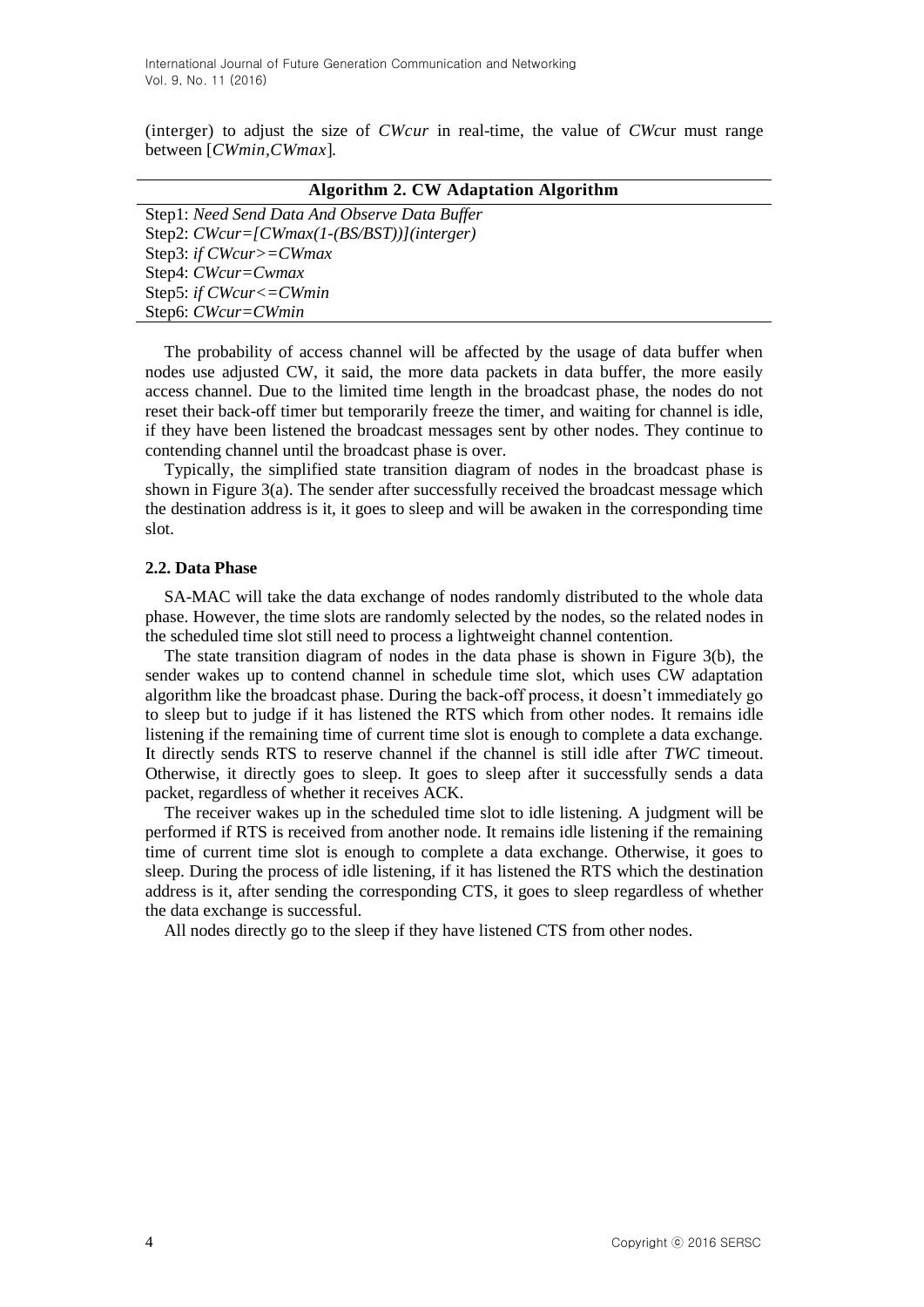

**Figure 3. Simplified State Transition Diagram of SA-MAC**

### **2.3. Fast Transmission Mechanism**

Considering the characteristics of WSN business applications with sudden, once nodes from a regional network suddenly monitor large amounts of data packets, there will be a large number of data packets discarded due to the limited data buffer. So, according to real-time usage of the data buffer, we design a fast transmission mechanism (FTS). Nodes use two kinds of transmission mode based on the relationship between *BS* and *BST*. Nodes use the normal transmission (NT) when *BS* is less than or equal to *BST*. Otherwise, the nodes use FTS.

The working mechanism of FTS is shown in Figure 4. The sender contends channel with the minimum CW to send a control frame, which is defined as MORE\_RTS, to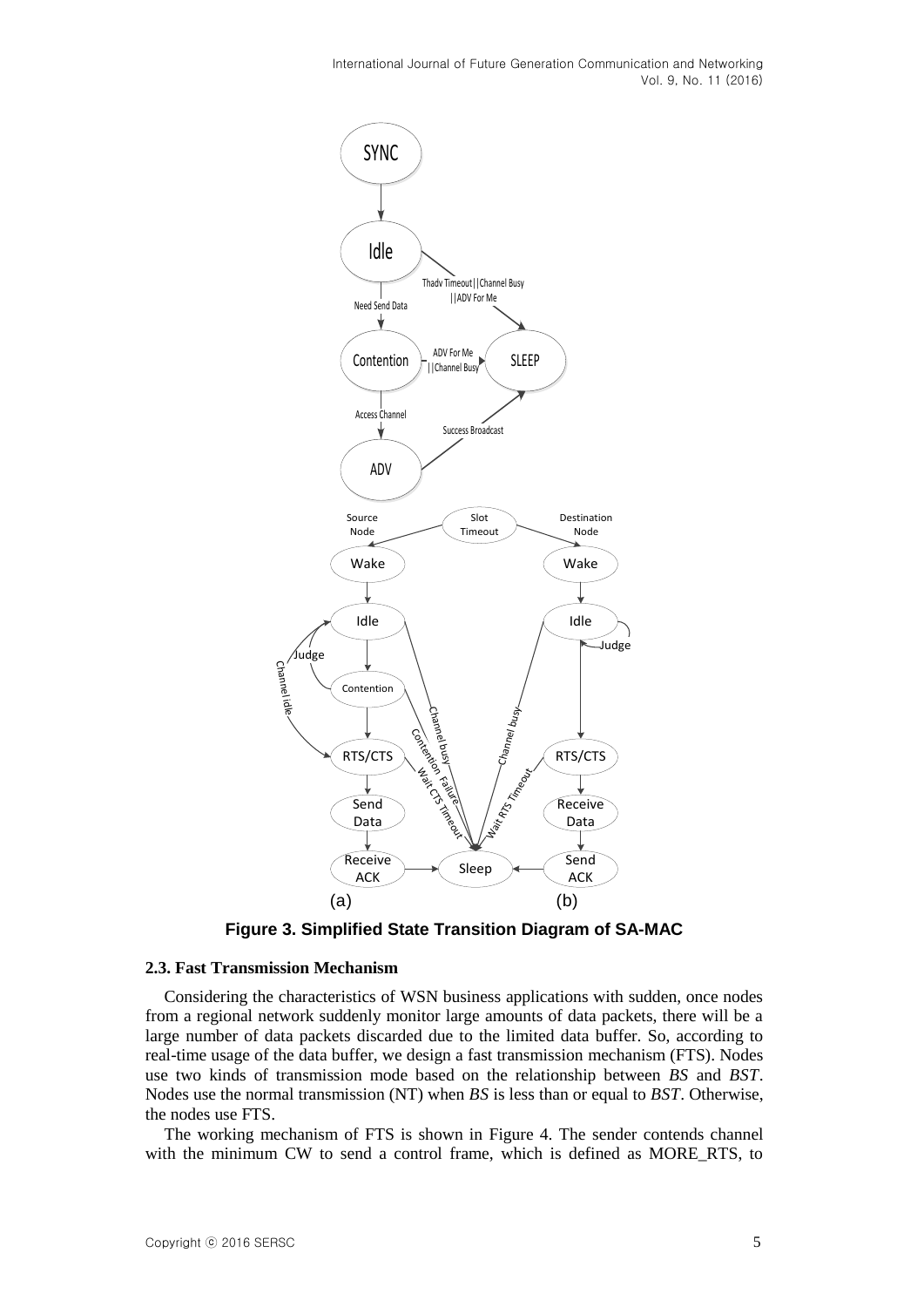schedule time slots in the broadcast phase. However, continuous data sending of the nodes will not only interfere with the synchronization phase of next period, but also can interfere with the selection of time slots to other nodes. FTS will reserve time slot number, not the specific time and the maximum time slot number is *m*. Considering that data buffer of the receivers is also limited, the sender should not send too much amount of data packets. It rules that the node goes to the NT when *BS* decreases to 60% of *BST*. The receiver sends a corresponding control frame, which is defined as MORE\_CTS, when it receives a MORE RTS. They go to sleep after they completely exchange control frames.

After enter into the data phase, the sender and the receiver wake up and continuously exchange data packets, using ACK to confirm each data packet and setting the data packet retransmission limit, until both nodes reach the scheduled time slot number. The sender and the receiver give up the data exchange and go to sleep if the remaining time is not enough to complete a data exchange, due to the virtual clusters realize time synchronization and the nodes don"t need to send the confirmation message to stop data exchange. Other senders need to judge according to MORE\_RTS/MORE\_CTS, if the source address and it belong to the same virtual cluster. It judges the control frame which contains time slot number, which is defined as *C*, if *C* is less than *NBmax*. It temporarily generates a random number between [*C*+1*,NBmax*], otherwise it directly goes to sleep. It directly goes to sleep until the current period ending if the source address and it don't belong to the same virtual cluster.



**Figure 4. Fast Transmission Mechanism**

## **3. Analytical Model of SA-MAC**

In this section, we analyze the packet delivery ratio, delay, energy consumption and so on in theory.

#### **3.1. Packet Delivery Ratio**

This paper mainly uses the time slot reservation mechanism to reduce the probability of data collision, so we analyze the packet delivery ratio of SA-MAC by the time slot reservation mechanism.

Assuming all sensor nodes are within the network and the senders are always able to successfully access the channel in the broadcast phase, the network"s data transmission failure will mainly occur in the data phase. This paper uses random variable: *a(t)* to represent the value of *Nbcur*, *b(t)* the number of the remaining time slots when the node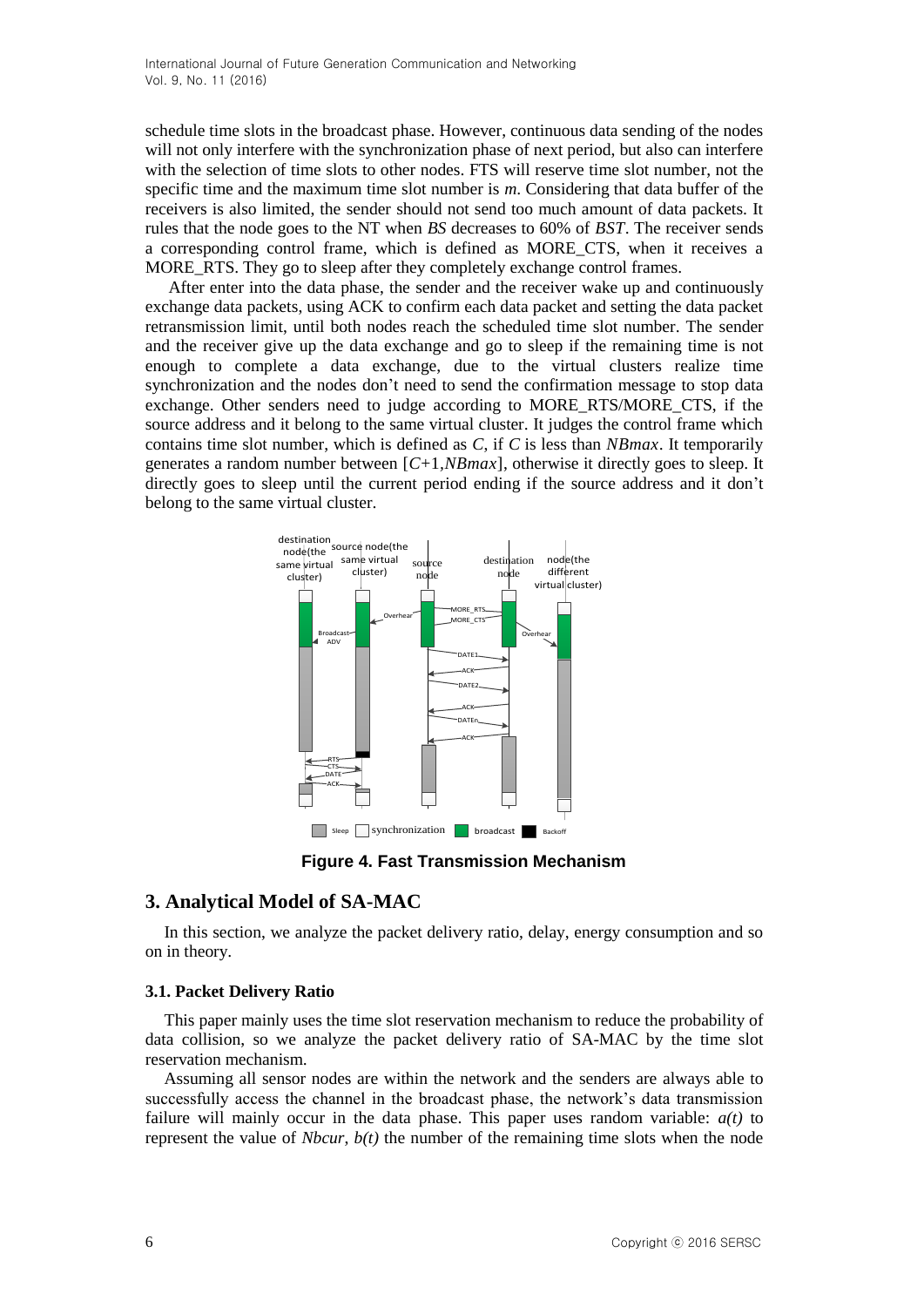wakes up at moment *t*, time length of t is equal to  $T<sub>D</sub>$ , so as to construct a two-dimensional discrete time Markov chain: *{a(t),b(t)}.*

The remaining parameters are defined as follows:

*k*: the number of the remaining time slots to send current data packet;

*m*: maximum number of *NBcur*,we predict the maximum number of time slot;

*n*: minimum number of *NBcur*, *n*=1.

We define the probability of data transmission failure *P*: when nodes density reach a certain level and the network is saturated (there are data packets to be sent in data queue), *P* is a constant in theory. In this paper, we make a model about time slot reservation mechanism, as shown in Figure 5. In the Markov chain, the states of nodes are defined by pairs of integers  ${a(t),b(t)}$  as follows.

Before data packet is sent:

sent:  
\n
$$
-P\left\{i,k|i,k+1\right\} = 1, i\hat{1} \left(1, m\frac{\hat{u}}{\hat{u}}k\hat{1} \hat{g}\hat{u} - 2\frac{\hat{u}}{\hat{u}} \left(1, 0\right)\right)
$$
\n(1)

*P{i,k|i,k+1}* represents the transition probability from the state  $\{a(t)=i, b(t)=k+1\}$  to the state ${a(t+1)=i,b(t+1)=k}$ , formula 1 represents that the random timer minus 1 in the beginning of moment *t*.

After data packet is sent:

-*P i k i P i i m k i* {, | 1, 0 1 / , 1, , 0, 1 } ( ) ( + = - Î Î - ù é ù ú ê ú û ë û - (2) -*P i k i P i i m k i* {, | 1, 0 / , 1, , 0, 1 } ) - = Î Î - é é ù ê ê ú ë ë û

$$
P\{i,k \mid i-1,0\} = P / i, i \hat{1} \hat{g}, m), k \hat{1} \hat{g}, i-1 \hat{g} \tag{3}
$$

$$
l, k | l - 1, 0 \} = P / l, l \in \mathbb{R}, m, k \in \mathbb{R}, l - 1 \mathbb{R}
$$
  
-P  $\{m, k | m, 0\} = P / m, k \hat{1} \mathbb{R}, m - 1 \mathbb{R}$   
(4)

$$
-P\{1,0|1,0\} = (1-P), k = 0.
$$
 (5)

Formula 2 represents that after a successful data transmission, *NBcur* minus 1, *NB*  randomly selects from [1,*i*]. Formula 3 represents that after a failing data transmission, *NBcur* plus 1, *NB* is selected from [1,*i*] randomly. Formula 4 represents that after a data transmission failure while *NBcur* reaching the maximum value, *NB* is selected from [1,*m*] randomly. Formula 5 represents that after a successful data transmission while *Nbcur* reaching the minimum value, *NB* can only be 1.

By the ergodicity of Markov chain, we know the stationary distribution of  ${a(t), b(t)}$  is <br>  $- b_{i,k} = \lim_{t \to \infty} P {\{a(t) = i, b(t) = k\}}, i \hat{1} {\{a, m\}\} k \hat{1} {\{b, i - 1\}\} (6)$ by the eigodicity of Markov chain, we know the stationary distribution:<br>the limit distribution, so we define the limit distribution:<br> $-b_{i,k} = \lim_{t \to \infty} P\left\{a(t) = i, b(t) = k\right\}, i \hat{1} \hat{a}, m\hat{a} \hat{b} \hat{c} \hat{b}$ . 1

$$
-b_{i,k} = \lim_{t \to \infty} P\left\{a\left(t\right) = i, b\left(t\right) = k\right\}, i\hat{1} \quad \hat{\mathbf{g}}_i m \dot{\mathbf{u}}_k \hat{1} \quad \hat{\mathbf{g}}_i, i - 1\dot{\mathbf{u}}_i \tag{6}
$$

Formula 6 is the limit distribution of 
$$
\{a(t), b(t)\}\
$$
, so  $b_{i,0}$  has the following properties:  
\n
$$
-b_{i-1,0} * P = b_{i,0}, i \hat{1} (1, m) \otimes b_{i,0} = P^i * b_{i,0}, i \hat{1} (\hat{a}, m)
$$
\n(7)

$$
-b_{m-1,0} * P = (1 - P) * b_{m,0} \otimes b_{m,0} = \frac{P^m}{1 - P} * b_{1,0} = (8)
$$

$$
-\frac{1}{2}\sum_{i=1}^{m}b_{i,0}=\frac{1}{1-P} * b_{1,0}
$$
\n(9)

According to the regularity of the Markov chain, we get  $b_{i,k}$ :

$$
b_{i,k} = \frac{i - k}{i} * \n\begin{cases} \n(1 - P) * \overset{m}{\underset{i=1}{\mathbf{a}}} b_{i,0}, i = 1 \\ \nP * b_{i-1,0}, 1 < i < m \\ \nP * (b_{m-1,0} + b_{m,0}), i = m \n\end{cases} \n\tag{10}
$$

Put the formula 7-9 into the formula 10: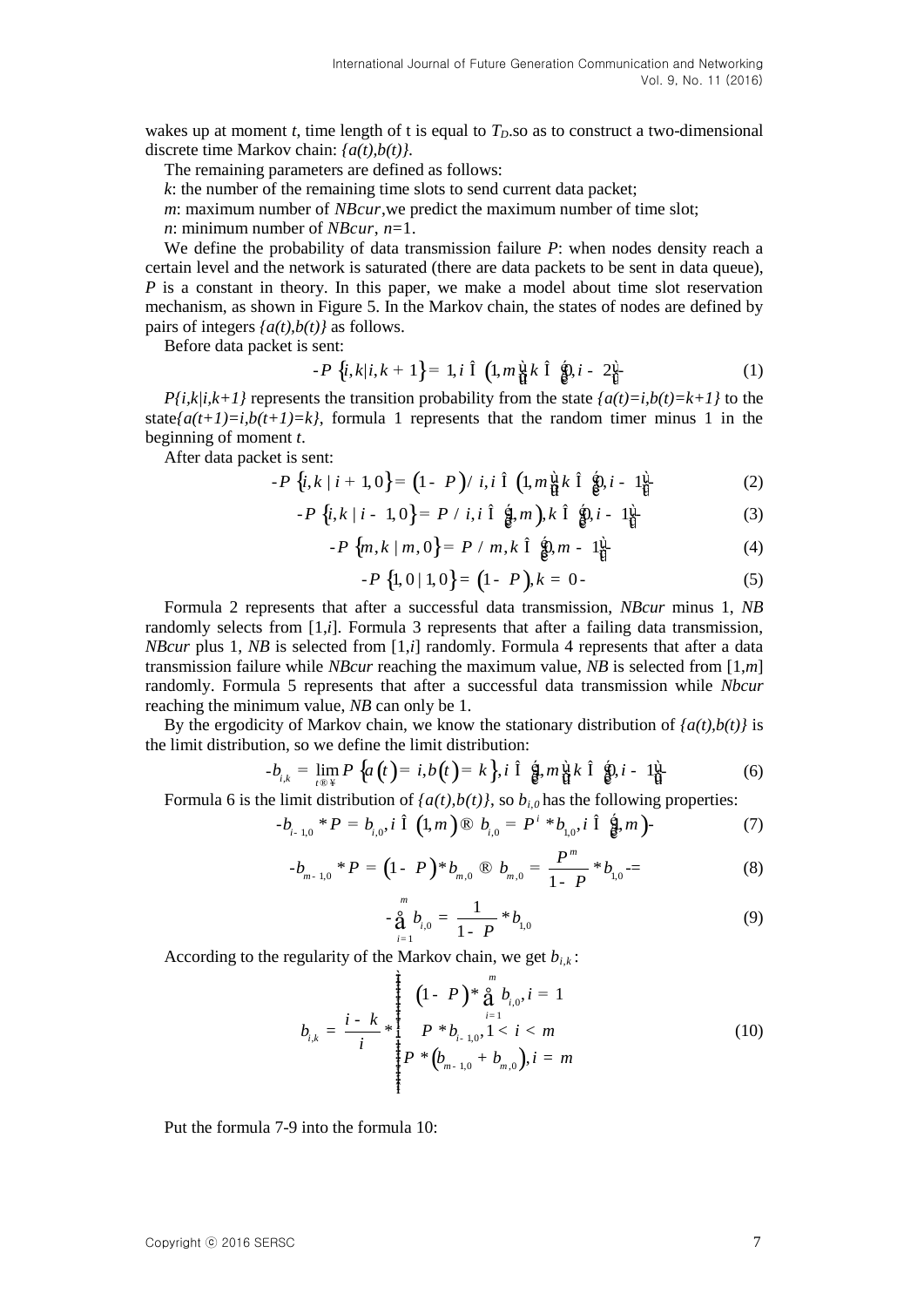$$
b_{i,k} = \frac{i - k}{i} * b_{i,0}, i \hat{1} (1, m), k \hat{1} (0, i - 1)
$$
 (11)

Integrated 7-11, all  $b_{i,k}$  is represented by  $b_{i,0}$  and  $P$ :<br>  $\frac{m}{m}$   $\frac{i-1}{i-k}$   $\frac{m}{n}$   $\frac{i}{n}$ 1, all  $b_{i,k}$  is represer<br> $\frac{1}{m}$   $\frac{1}{m}$ 

$$
b_{i,k} = \frac{1}{i} * b_{i,0}, i \in (1, m), k \in (0, i - 1)
$$
(11)  
\nd 7-11, all  $b_{i,k}$  is represented by  $b_{I,0}$  and  $P$ :  
\n
$$
\stackrel{m}{\underset{i=1 \ k=0}{\text{a}}} i^{-1} = \stackrel{m}{\underset{i=1 \ k=0}{\text{a}}} i^{-1} \stackrel{i-k}{\underset{i=1 \ k=0}{\text{b}}} = \stackrel{m}{\underset{i=1 \ k=0}{\text{a}}} i^{-1} \stackrel{i-k}{\underset{i=1 \ k=0}{\text{b}}} = \frac{1}{2} \stackrel{6m}{\underset{\text{odd}}{\text{odd}}} b_{i,0} i + \stackrel{m}{\underset{i=1 \ k=1 \ k=1}}{\text{b}}} \stackrel{1}{\underset{\text{odd}}{\text{odd}}} b_{i,0} i^{-1} \stackrel{m}{\underset{i=1 \ k=1 \ k=0 \ k=1}}{\text{d}} = \frac{1}{2} \stackrel{6m}{\underset{\text{odd}}{\text{odd}}} p^{i-1} b_{i,0} i + \frac{P^m}{1 - P^m} b_{i,0} m + \frac{1}{1 - P^m} * b_{i,0} \stackrel{1}{\underset{\text{odd}}{\text{odd}}} \stackrel{1}{\underset{\text{odd}}{\text{odd}}} \tag{12}
$$
\n
$$
= \frac{b_{i,0}}{2} \stackrel{6m}{\underset{\text{odd}}{\text{odd}}} P^i i + \frac{P^m}{1 - P^m} m + \frac{1}{1 - P^u} \stackrel{1}{\underset{\text{odd}}{\text{odd}}} \tag{12}
$$

By formula 12:

$$
b_{1,0} = \frac{2}{\underset{\stackrel{\delta}{\Theta}}{\underset{i=1}{\text{diag}}} p^i i + \frac{P^m}{1 - P^m} m + \frac{1}{1 - P^{\{u\}}_{\mathbf{u}}} \tag{13}
$$

We define the probability of successful data transmission *q*: assuming all the senders can successfully access channel in the broadcast phase, when network is stable, *q* equals

to the sum of probabilities of successful data transmission of the nodes in each time slot.  
\n
$$
q = \frac{a}{d} b_{i,0} (1 - P) = \frac{b_{i,0}}{1 - P} (1 - P) = \frac{2}{\sum_{i=1}^{6} p_i^m - \sum_{j=1}^{6} p_j^m + \sum_{j=1}^{6} \frac{1}{p} p_j^m}
$$
\nIn this case, if there are *w* nodes in the network, the probability of data transmission

In this case, if there are *w* nodes in the network, the probability of data transmission failure is equal to the probability of data transmission success of the remaining (*w/m*)-1 nodes, within which at least one node is probable to successfully send the data in corresponding time slot, then *P*:

$$
P = 1 - \left(1 - q\right)^{\frac{w}{n-1}} \tag{15}
$$

So the packet delivery ratio of SA-MAC is 1-*P*.



**Figure 5. Markov Model of Time Slot Reservation Mechanism**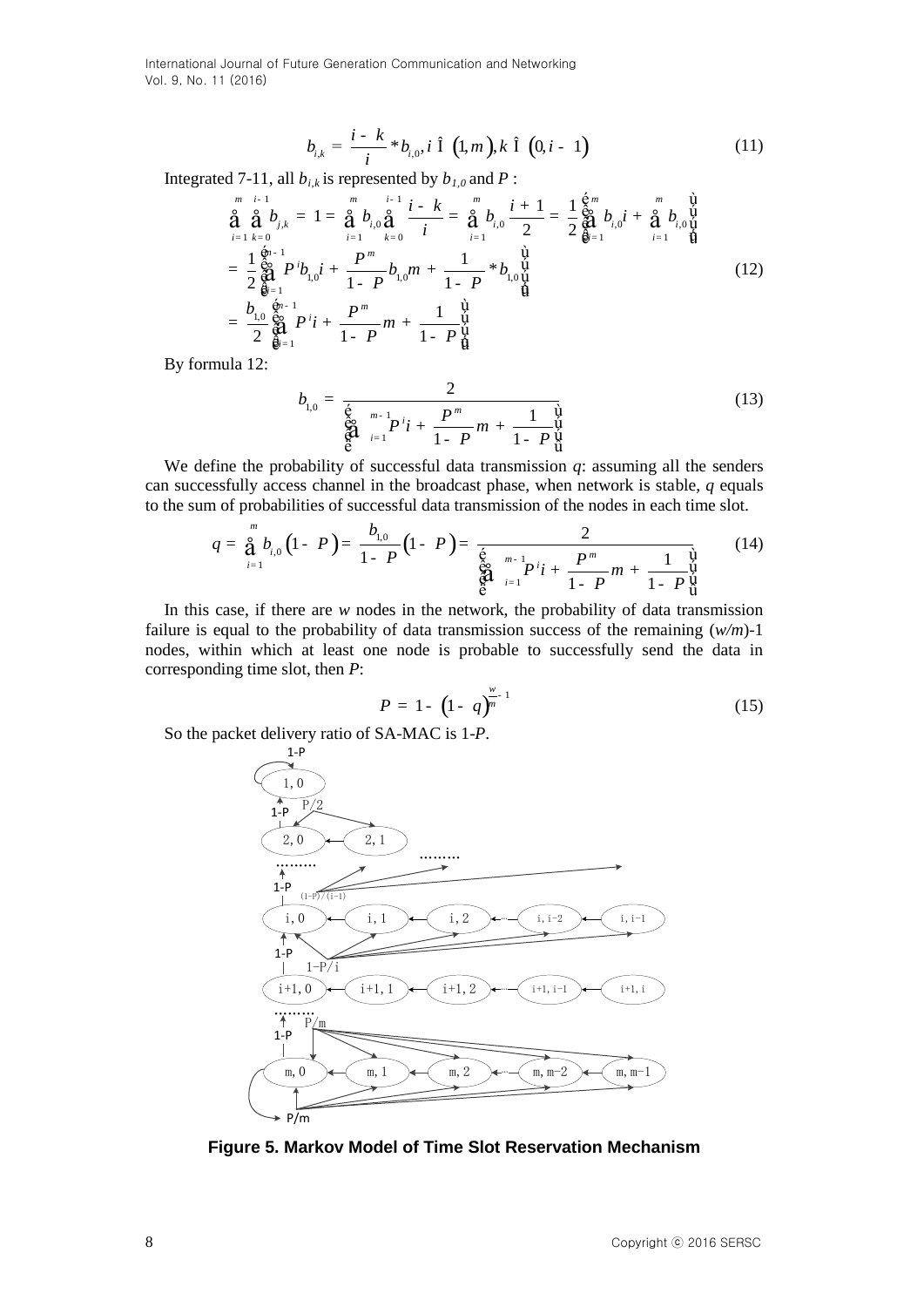#### **3.2. Delay**

Due to the application correlation of WSN, the end-to-end delay is an important indicator to analyze MAC protocols. We will analyze end-to-end delay in theory in this section.

In this section, we set the period length of SA-MAC is a constant, so *m* is also a

constant. In the ideal condition, the delay is calculated:  
\n
$$
T_{delay \, SA} = T_{sync} + T_{adv} + \frac{\hat{a}}{m} \frac{m}{m} T_{data} = T_{sync} + T_{adv} + T_D + T_{data}
$$
\n(16)

Wherein, *Tsync* is the time of status update and synchronization in the synchronization phase, which, under normal circumstance, is  $T_S$ .  $T_{adv}$  is the time needed by the nodes to schedule time slot in the broadcast phase, including back-off time, idle listening time and time of transmit broadcast messages. Under normal circumstance, the maximum value is  $T_A$ .  $T_{data}$  is the work time needed by the nodes to be activated in corresponding time slot in the data phase, including idle listening time, send and receive data packets and back-off time. Under normal circumstance, the maximum value of  $T_{data}$  is  $T_D$ .

We further assume that the data packet is ultimately transmitted successfully while the network is saturated, then we analyze delay as shown in Formula 17, where *k* is the upper limit of the packet retransmission,  $T_{cycle}$  is the time length of the period.<br>  $T_{delay} = (1 - P)T_{delay-SA} + P (1 - P)(T_{cycle} + T_{delay-SA}) + ...$ 

$$
T_{delay} = (1 - P)T_{delay-SA} + P (1 - P) (T_{cycle} + T_{delay-SA}) + ... + P^{k} (1 - P) (kT_{cycle} + T_{delay-SA}) =
$$
  

$$
T_{delay-SA} \frac{\partial}{\partial t} (1 - P) P^{j} + \frac{\partial}{\partial t} j (1 - P) P^{j} T_{cycle}
$$
 (17)

#### **3.3. Energy**

The related scholars usually use idle listening time of nodes to measure the irrespective energy consumption of MAC protocols. This paper also uses it to measure the energy consumption of SA-MAC.

In the ideal condition, we analyze the listening time of SA-MAC in Formula 18.<br>  $Time^{ideal} = T_{sync} + T_{adv} + T_{data}$  (18)

$$
Time^{ideal} = T_{sync} + T_{adv} + T_{data}
$$
 (18)

When network load is light, there is  $T_{data}=0$ ,  $T_{adv}=Thadv$ . Therefore, the listening time:

$$
Time^{light} = T_{sync} + Thadv
$$
 (19)

When the network is saturated, we further analyze the listening time of SA-MAC, as shown in Formula 20, where  $T_{back-off}$  is the time of failure to contend channel in data phase.<br>  $Time^{saturated} = (1 - P)Time^{ideal} + P(1 - P)(T_{max} + T_{int} + T_{back-off} + Time^{ideal})$ phase. *T* ime<sup>saturated</sup> =  $(1 - P)$ *T* ime<sup>ideal</sup> +  $P(1 - P)(T_{sync} + T_{adv} + T_{back-off} + T_{line})$ 

See.

\n
$$
Time^{saturated} = (1 - P)Time^{ideal} + P (1 - P) (T_{sync} + T_{adv} + T_{back-off} + Time^{ideal})
$$
\n
$$
+ ... + P^{k} (1 - P) (k (T_{sync} + T_{adv} + T_{back-off}) + Time^{ideal})
$$
\n
$$
= Time^{ideal} \frac{a}{d} (1 - P) P^{j} + \frac{a}{d} j (1 - P) P^{j} (T_{sync} + T_{adv} + T_{back-off})
$$
\n(20)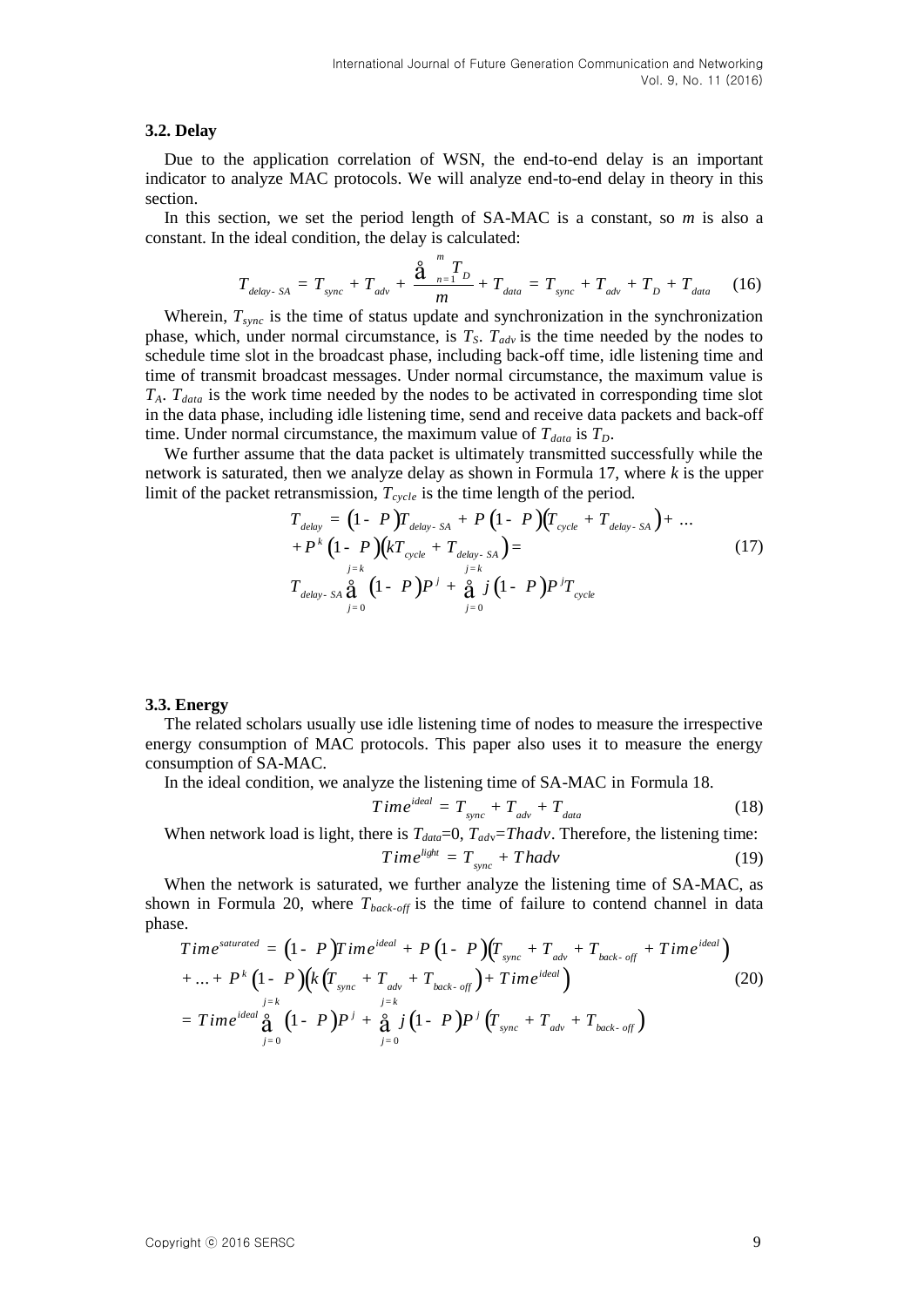# **4. Simulation Results**

In this paper, we use network simulation software NS2 to simulate SA-MAC3 (*m* is 3) and SA-MAC5"s (*m* is 5) performance respectively in single-hop and multi-hop scenario, and compare them with ADV-MAC, S-MAC10 (10% duty-cycle), S-MAC20 (20% dutycycle). The main parameters of the simulation experiment are shown in Table 1.

| parameter             | value            |
|-----------------------|------------------|
| transmission distance | 250 <sub>m</sub> |
| data packet length    | 50Byte           |
| simulation time       | 1000s            |
| routing               | <b>DSR</b>       |
| sending power         | $22.6$ mw        |
| received power        | $15.1$ mw        |
| listening power       | $15 \text{mw}$   |
| sleeping power        | $0.5$ mw         |

**Table 1. Partial Simulation Parameter Setting**

## **4.1. Simulation Results in Single-hop Scenario**

This paper assumes that 20 nodes are placed within the scope of 150m \* 150m, so that all nodes are in transmission range of each other, including five source nodes in the area. Within all the nodes, one node is selected as test node, the other nodes as interfering nodes.

In this paper, all the packet arrival interval of the interfering nodes is set to 5s, and we simulate the performance of protocols when the packet arrival interval of the test node is increased from 1s to 10s. Figure  $6(a)$  shows the variation of packet delivery ratio. When packet arrival interval is low, packet delivery ratio of SA-MAC is always better than the other protocols, because SA-MAC reduces the probability of data collision. With the increase of packet arrival interval, network load is gradually lower, the packet delivery ratio of all protocols ultimately reach a constant level. Figure 7(a) shows the variation of delay. The simulation result shows that the delay of SA-MAC is significantly less than other protocols because the SA-MAC nodes can send more data packets than other protocols in a work period. Figure 8(a) shows the variation of total average energy consumption. We observe that the average energy consumption of SA-MAC is always at a lower level because SA-MAC makes the nodes, which do not need to exchange data, in a state of sleep and uses low duty ratio mechanism to reduce the idle listening time.

From the above figures, it is found that the energy consumption of SA-MAC5 is 10- 19% less when compared to SA-MAC3, 15-21% less when compared to ADV-MAC, 33- 45% and 50-65% less when compared to S-MAC10 and S-MAC20. As is shown from the above, SA-MAC reduces the energy consumption while improving the packet delivery ratio and delay.

## **4.2. Simulation Results in Multi-hop Scenario**

This paper assumes that 60 nodes are placed within the scope of 600m \* 600m, including ten source nodes in the area, like single-hop scenario. One node is selected as test node and the other nodes as interfering nodes.

Figure 6(b) shows the variation of the packet delivery ratio, with the increase of the packet arrival interval, packet delivery ratio of SA-MAC is maintained in a controllable range, and better than other MAC protocols. Figure 7(b) shows the variation of delay, the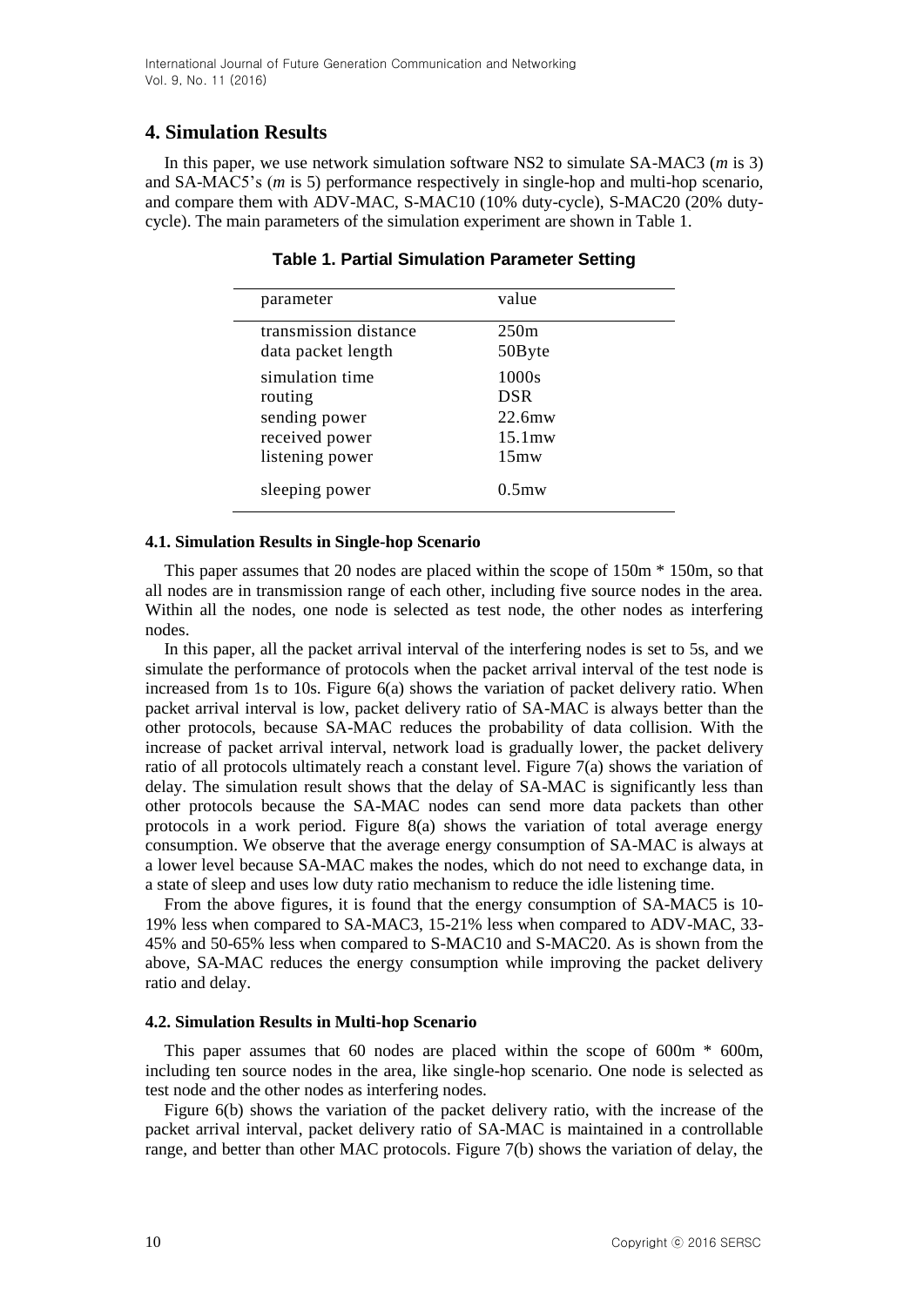delay of SA-MAC is better than other protocols. Figure 8(b) shows the variation of total energy consumption averagely, we observe that the average energy consumption of SA-MAC is less than other protocols, and the variation range is smaller.

It is seen that SA-MAC5 achieves 12-19% less energy consumption compared with SA-MAC3. Compared with ADV-MAC, the energy consumption is reduced by 14-22%, and compared to S-MAC10 and S-MAC20, the energy consumptions are reduced by 32- 44% and 51-69%, respectively. As seen from figure 6(b) and 7(b), these energy savings are obtained without compromising the packet delivery ratio and delay.



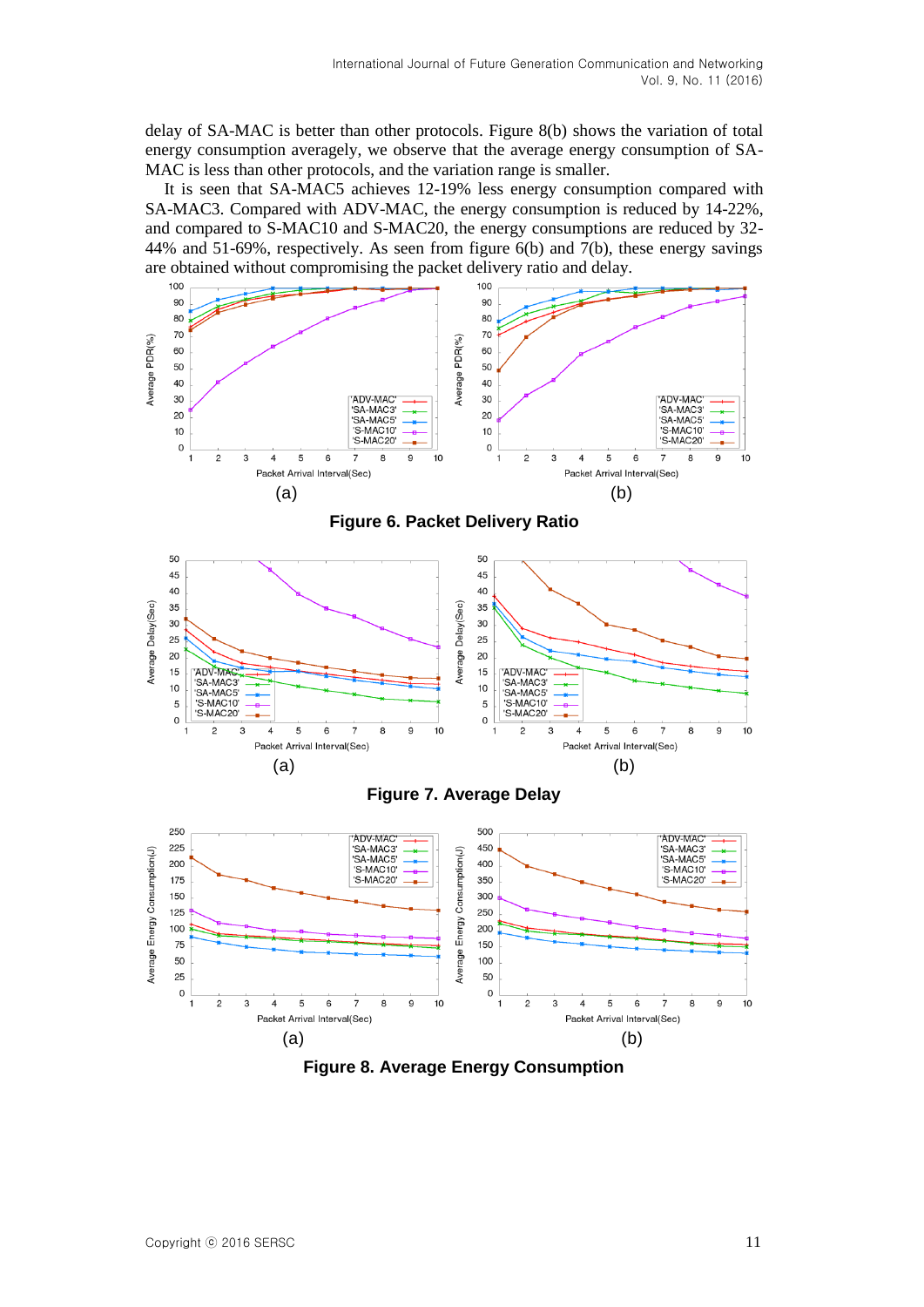# **5. Conclusion**

This paper proposes a competitive MAC protocol, SA-MAC, which is based on broadcast messages. The protocol uses time slot selection algorithm, CW adaptation algorithm and fast transmission mechanism to make SA-MAC has the advantages of low collision, low power consumption and adaptation. Simulation results show that, compared with the S-MAC and ADV-MAC, SA-MAC has a better performance on packet delivery ratio, delay and energy consumption whether in the single-hop or multi-hop scenario. In addition, the performance of SA-MAC is different when the time slots" number *m* varies. SA-MAC (*m* is 3) has a relatively better performance when the network load is light, while SA-MAC (*m* is 5) is a good choice when the network load is heavy.

## **Acknowledgments**

This work is supported by the National Basic Research Program of China (No. 2014CB049401), the Project of Basic and Advanced Technology Research of Henan Province of China (No. 132300410001), and the Program for Innovative Research Team (in Science and Technology) in University of Henan Province (No. 15IRTSTHN008).

# **References**

- [1] F. Akyildiz, W. Su and Y. Sankarasubramaniam, "Wireless Sensor Networks: a Survey", Computer Networks, vol. 38, no. 4, **(2002)**, pp. 393-422.
- [2] M. Kumar, K. Pandey and M. M. Sharma, "Survey on wireless sensor networks using MAC protocol". Proceedings of the 9th IEEE International Conference on Industrial and Information Systems, Gwalior, India, **(2014)**, pp. 1-6.
- [3] I. Jang, D. Pyeon and S. Kim, "A Survey on Communication Protocols for Wireless Sensor Networks", Journal of Computing Science & Engineering, vol. 7, no. 4, **(2013)**, pp. 231-241.
- [4] S. C. Kim, J. H. Jeon and J. J. Kim, "Energy and delay efficient duty-cycle MAC protocol for multi-hop wireless sensor networks", International Journal of Multimedia and Ubiquitous Engineering, vol. 10, no. 2, **(2015)**, pp. 361-370.
- [5] H. Lee, K. Chung and K. Jhang, "TDMA implementation for simultaneous signal acquisition of machine condition in wireless sensor networks", IEEE Communications Magazine, vol. 22, no. 11, **(2014)**, pp. 54-59.
- [6] Z. H. Chen and A. Khokhar, "Self organization and energy efficient TDMA MAC protocol by wake up for wireless sensor networks", Proceeding of the Sensor and Ad Hoc Communications and Networks, **(2004)**.
- [7] J. Li, W. Zeng and A. Arora, "The configuration space of duty-cycled CSMA-based wireless MACs", Wireless Networks, vol. 20, no. 8, **(2014)**, pp. 2561-2579.
- [8] F. Chungjung, A. Lee, M. Jin and K. Chengyan, "A latency MAC protocol for wireless sensor networks", International Journal of Future Generation Communication and Networking, vol. 2, no. 1, **(2009)**, pp. 41-54.
- [9] W. Ye, J. Heidemann and D. Estrin, "An energy-efficient MAC protocol for wireless sensor networks", Acm Infocom, vol. 3, no. 10, **(2002)**, pp. 1567-1576.
- [10] W. Ye, J. Heidemann and D. Estrin, "Medium Access Control With Coordinated Adaptive Sleeping for Wireless Sensor Networks", In IEEE Trans. on Networking, vol. 3, no. 12, **(2004)**, pp. 493-506.
- [11] I. Rhee, A. Warrier and M. Aia, "Z-MAC: A Hybrid MAC for Wireless Sensor Networks", Networking IEEE/ACM Transactions, vol. 16, no. 3, **(2005)**, pp. 90-101.
- [12] J. Polastre, J. Hill and D. Culler, "Versatile low power media access for wireless sensor networks", Proceedings of the 2nd international conference on Embedded networked sensor systems ACM, **(2004)**, pp. 95-107.
- [13] K. Sohrabi, V. Ailawadhi and G. Pottie, "Protocols for Self-Organization of Wireless Sensor Networks", IEEE Personal Communications Magazine, vol. 7, no. 10, **(2000)**, pp. 16-27.
- [14] W. Fang, Q. Zhou, Wang Z and Q. Liu, "An Adaptive Transmission Scheme for Wireless Sensor Networks", International Journal of Future Generation Communication and Networking, vol. 6, no. 1, **(2013)**, pp. 35-44.
- [15] S. Ray, I. Demirkol and W. Heinzelman, "ADV-MAC: Advertisement-based MAC Protocol for Wireless Sensor Networks", Proceedings of the 5th International Conference on Mobile Ad-hoc and Sensor Networks, **(2009)**, pp. 1-2.
- [16] S. Ray, I. Demirkol and W. Heinzelman, "ADV-MAC: Analysis and Optimization of Energy Efficiency through Advertisements for Wireless Sensor Networks", Elsevier Ad Hoc Networks Journal, vol. 9, no. 5, **(2011)**, pp. 876-892.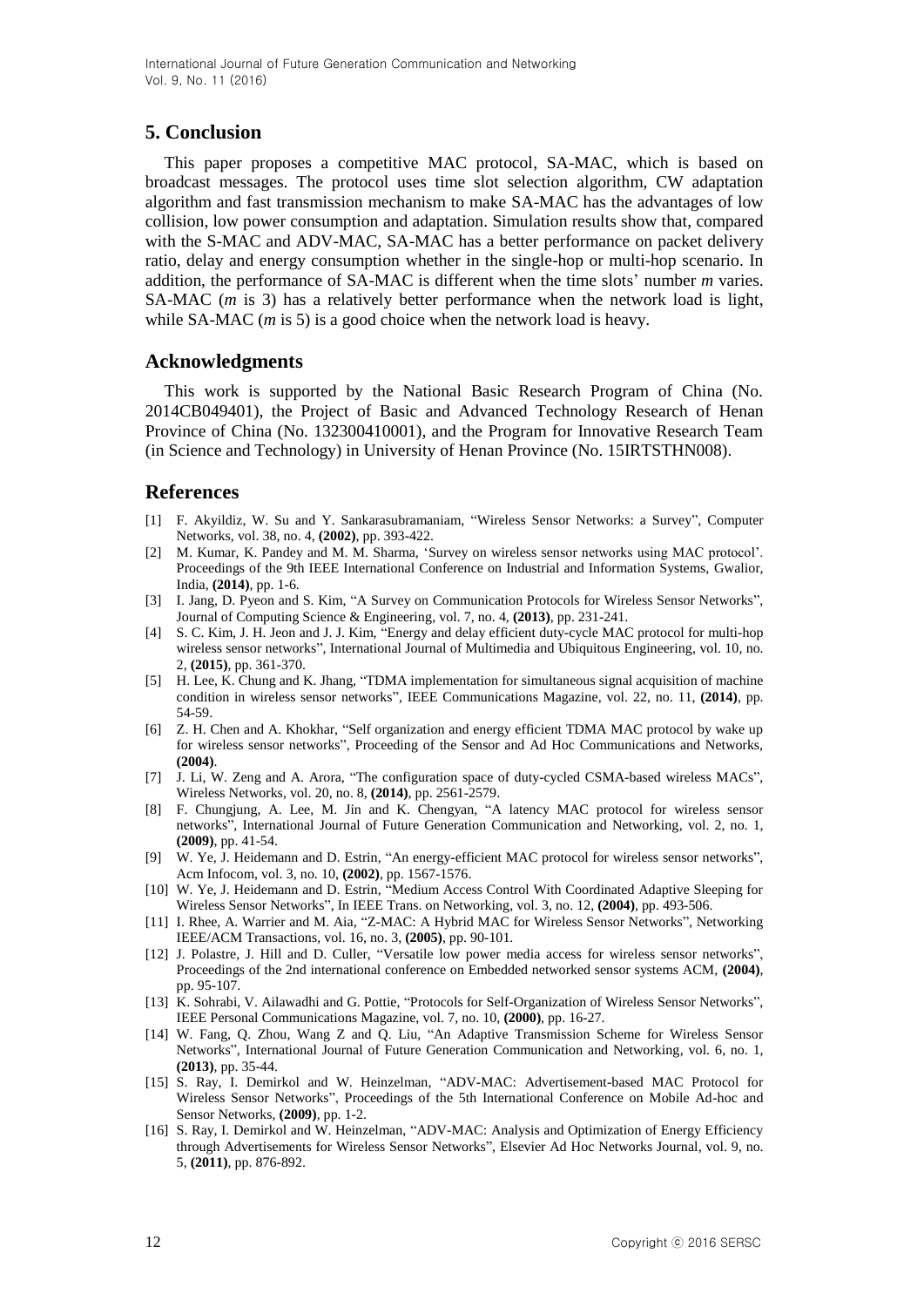# **Authors**



**Bingwu Kang**, he received the B.S. degree in Luoyang Normal University, Luoyang, China in 2013. He is currently working towards M.S. degree in Henan University of Science and Technology, Luoyang, China. His research interests include WSNs and MAC.



**Guoqiang Zheng**, he received the Ph.D. degree in Communication and information systems professional from Xi'an Jiaotong University, China, 2008. He is a professor at Henan University of Science and Technology on College of Electronic Information Engineering, China. His research interests include wireless communication technology, network communication protocol and software radio theory.



**Fangge Nie**, she received the B.S. degree in Henan University of Science and Technology, Luoyang, China in 2012. She is currently working towards M.S. degree in Henan University of Science and Technology, Luoyang, China. Her research interests include WSNs and Opportunistic Routing.



**Huahong Ma**, she received her master degree in Signal and Information Processing in July 2005 at Yunnan University, China. Now, she is a Ph.D. candidate in Control Science and Engineering at Henan University of Science and Technology. Her main research interests are Crowd Sensing Network and Internet of Things.



**Jishun Li**, he received the Ph.D. degree in Mechanical Manufacture and Automation from Shanghai Jiaotong University, China, 1996. He is a professor at Henan University of Science and Technology on College of Mechatronics Engineering, China.



**Yujun Xue**, he received the Ph.D. degree in mechanical design and theory from Shanghai Jiaotong University, China, 2002. He is a professor at Henan University of Science and Technology on College of Mechatronics Engineering, China.